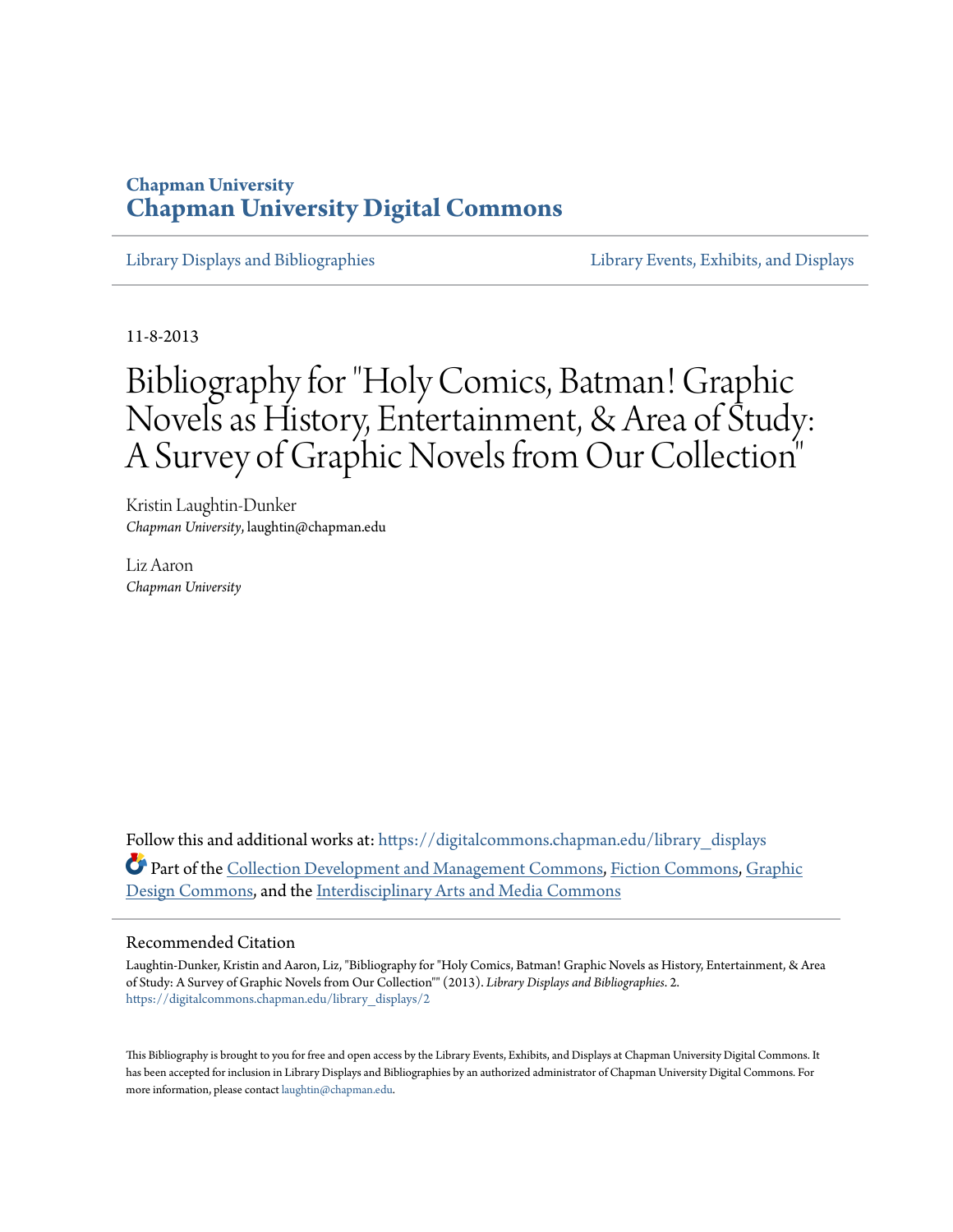

# Holy Comics, Batman! Graphic Novels as History, Entertainment, 5 Area of Study: A Survey of Graphic Novels from Our Collection

The following is a select list of materials available from the Leatherby Libraries collection, compiled by Kristin Laughtin, Scholarly Communications & Digital Collections Librarian, and Liz Aaron, Circulation Assistant, on November 8, 2013. Additional materials are also available from the Leatherby Libraries.

#### Books

- Abadzis, N. (2007). *Laika*. New York, NY: First Second.
- Abouet, M., & Oubrerie, C. (2007). *Aya* (H. Dascher, Trans.). Montreal, Canada: Drawn & Quarterly.
- Beaty, B.H., & Weiner, S. (Eds.). (2012). *Critical survey of graphic novels: History, theme, and technique.* Ipswich, MA: Salem Press.
- Gaiman, N., & Russell, P.C. (2008). *Coraline*. New York, NY: HarperCollins.
- Hergé. (2002). *The adventures of Tintin: Tintin in America* (L. Lonsdale-Cooper & M. Turner, Trans.). London, England: Egmont.
- Kibuishi, K. (Ed.). (2008). *Flight* (Vol. 5). New York, NY: Villard Books.
- McCloud, S. (1993). *Understanding comics: The invisible art.* New York, NY: HarperCollins.
- Miller, F. (2005). *Sin City: The hard goodbye* (Vol. 1). Milwaukie, OR: Dark Horse Books.
- Moore, A., & Bolland, B. (2008). *Batman: The killing joke: The deluxe edition.* New York, NY: DC Comics.
- Otomo, K. (1998). *Akira* (Vol. 1, No. 29). New York, NY: Epic Comics.
- Pomplun, T. (Ed.). (2011). *African-American classics: Great stories and poems from America's earliest black writers* (Graphic Classics Vol. 22). Mount Horeb, WI: Eureka Productions.
- Runton, A. (2004). *Owly: The way home and the bittersweet summer* (Vol. 1). Marietta, GA: Top Shelf Productions.
- Satrapi, M. (2003). *Persepolis: The story of a childhood.* New York, NY: Pantheon Books.
- Saunders, B. (2011). *Do the gods wear capes?: Spirituality, fantasy, and superheroes.* New York, NY: Continuum.
- Smith, M.J., & Duncan, R. (Eds.). (2012). *Critical approaches to comics: Theories and methods.* New York, NY: Routledge.
- Spiegelman, A. (1991). *Maus: A survivor's tale*. New York, NY: Pantheon Books.
- Waid, M., & Ross, A. (2008). *Kingdom come*. New York, NY: DC Comics.
- Winick, J. (2009). *Pedro & me: Friendship, loss, & what I learned.* New York, NY: Henry Holt and Company.

Articles - These articles can be accessed via our online journals or by consulting a reference librarian.

- Affleck, A. (2006). Graphic novels in the academic library. *Access, 12*(2), 30-33.
- Arnold, K. (2012, May 4). Graphic novels on business may overtake textbooks. *Tulsa World*.
- Boucher, G. (2005, November 17). Serious about comics: A guide for those who are ready to embrace, or return, to graphic novels. *Los Angeles Times*, p. E28.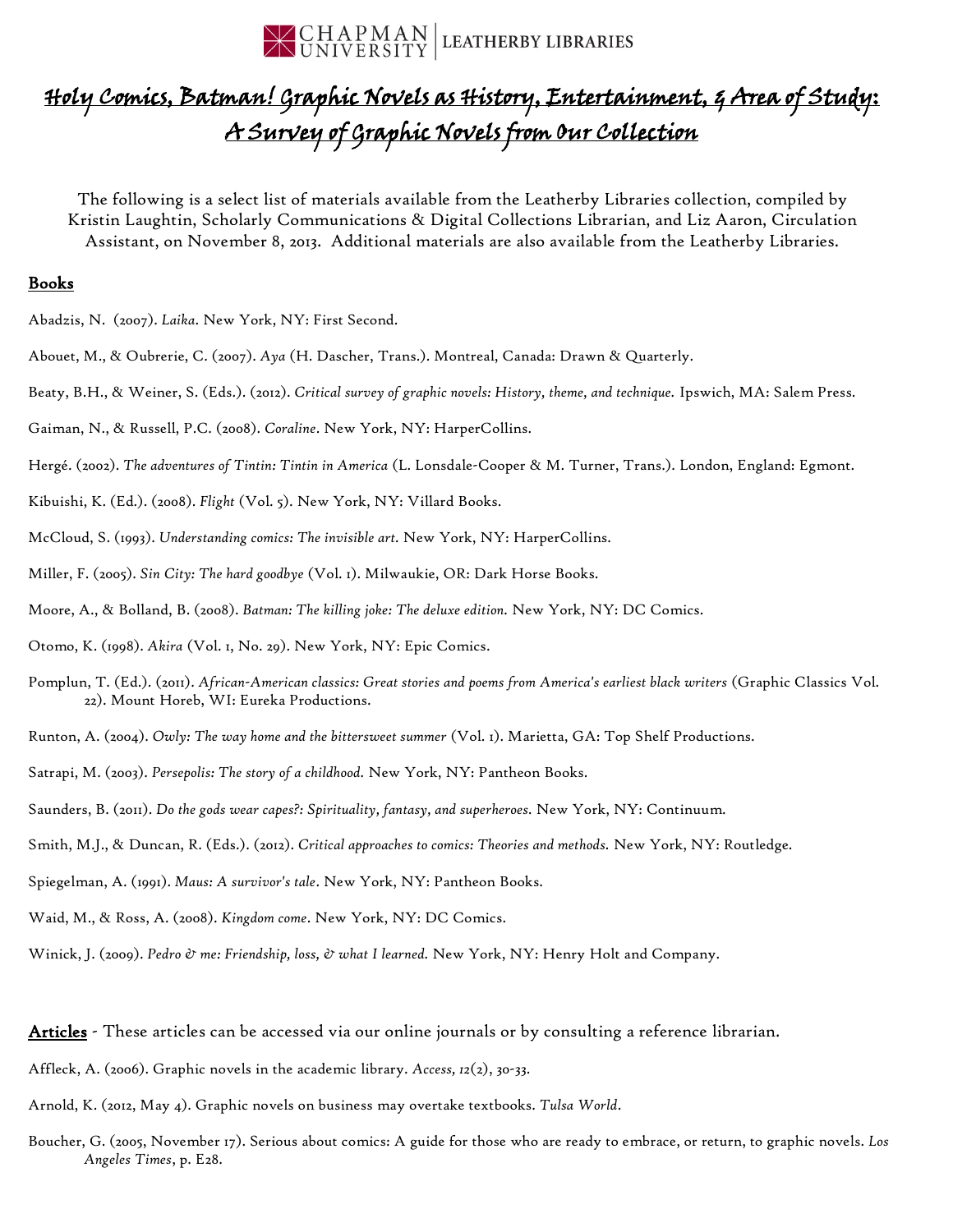Chaney, M.A. (2011). Terrors of the mirror and the mise en abyme of graphic novel autobiography. *College Literature, 38*(3), 21-44.

- Cornwell, L. (2007, December 21). Yes, it's OK to have comic books in class: Colleges add courses as respect for illustration in graphic novels and manga fuels demand. *Los Angeles Times,* p. E27.
- Fernandez, J.A. (2008, April 23). SCRIPTLAND; A picture sells a thousand words; Crunch these numbers: 22 announced films from graphic novels or comics in six weeks. *Los Angeles Times*, p. E2.
- Hall, J.R. (2011). Books worth reading: Engaging material--Comics in the classroom. *Change: The Magazine of Higher Learning, 43*(2), 39-43.
- Judge, M.G. (1996, June 9). Holy censorship, Batman! Guess who's banning comic books. *The New York Times*, p. 70.
- Keller, J. (2009, September 4). Graphic novels: Reading, but in a different way. *Los Angeles Times*, p. D14.
- MacGregor, H.E. (1996, January 30). Column one; Japanese are crazy for comics; Graphic novels, or manga, are a billion-dollar industry, with fans of all ages and subjects ranging from fantasy to economics. Experts say they also supply the heroes that a highly controlled society can't. *Los Angeles Times*, p. 1.
- Malvern, J. (2012, November 22). I'd be drawn to graphic novels, says Booker judge. *The Times* (United Kingdom), p. 4.
- The Pulitzer Prizes: 1992 Pulitzer Prize winners and their works in journalism and the arts. (1992, April 8). *The New York Times,* pp. A1, B6.
- Romero, L.G., & Dahlman, I. (2012). Justice framed: Law in comics and graphic novels. *Law Text Culture, 16*, 3-32.
- Russell, A. (2013, October 3). Old myths get graphic: Classic westerns and creation stories are the latest source for graphic novels. *Wall Street Journal (Online).*
- Solomon, C. (1989, April 16). The comic book grows up: Graphic novels- 'comics for adults'- are enjoying immense popularity . . . but why? *Los Angeles Times*, p. 6.
- Toren, B.J. (2011). Bam! Pow! Graphic novels fight stereotypes in academic libraries: Supporting, collecting, promoting. *Technical Services Quarterly, 28*(1), 55-69.
- Vandermeersche, G., & Soetaert, R. (2011). Intermediality as cultural literacy and teaching the graphic novel. *Comparative Literature & Culture, 13*(3), 1-10.

To place an item on hold, please consult Circulation. For additional assistance, please contact a reference librarian.

*This bibliography was prepared using APA guidelines.*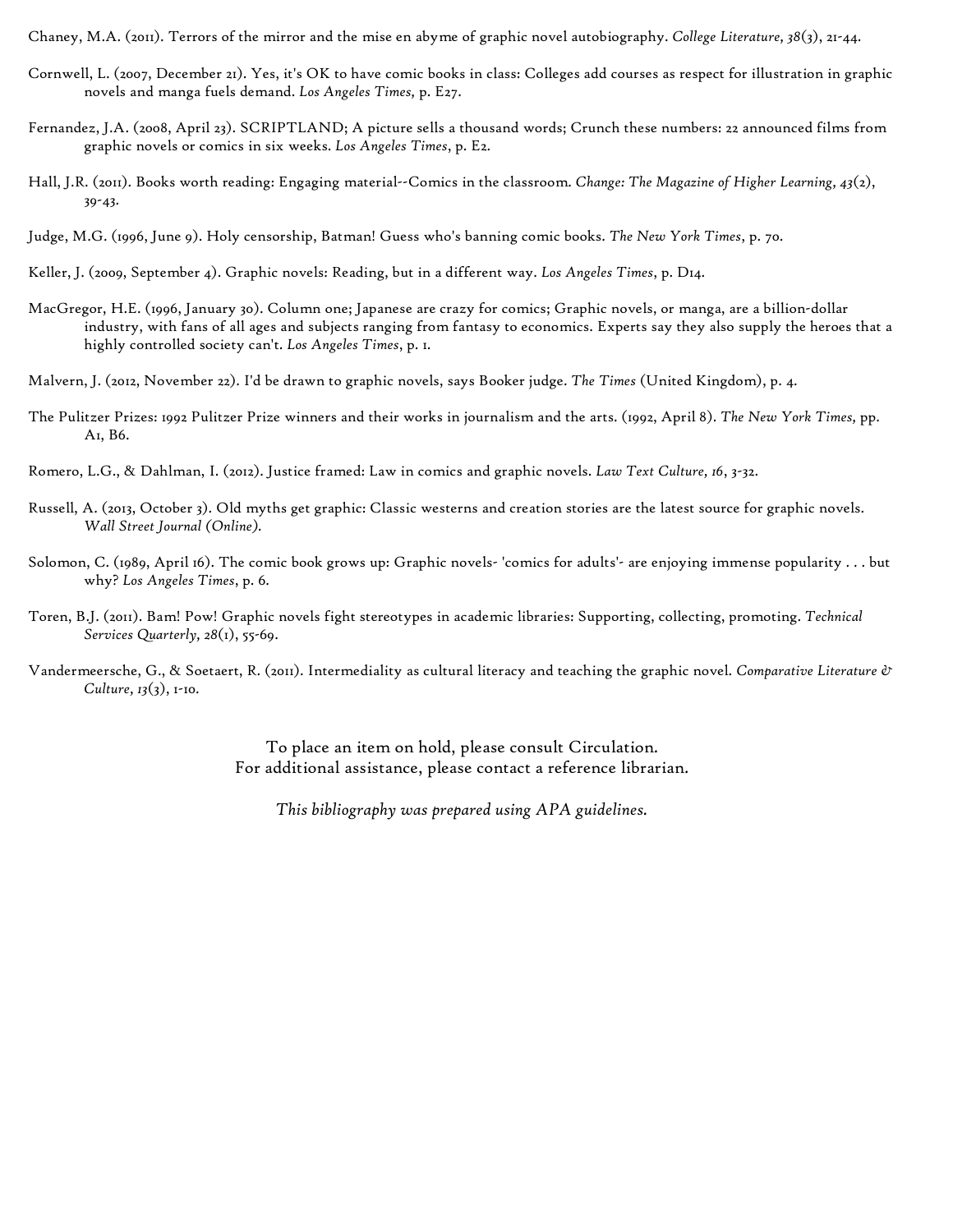# **Holy Comics, Batman! Graphic Novels as History, Entertainment, & Area of Study:**

# **A Survey of Graphic Novels from Our Collection**

For the first several decades of their life in the English-speaking world, the majority of comic books were either collections of standalone strips, stories for children, or superhero tales. It was not until the 1970s that the term "graphic novel" came into existence, and not until the 1980s when many artists such as Alan Moore, Art Spiegelman, and Frank Miller began tackling darker, grittier, and in some ways, more realistic subject matter that the term, and graphic novels themselves, really became popular. Graphic novels also diverged from the more popular comics form in that they were not intended to be indefinitely ongoing series. Rather, they were conceived as stories with an overarching plot and discrete endings, often distributed in one or two larger volumes.

While superhero stories and tales for children are still popular in the graphic novels world, they only encompass a portion of the graphic literature being published today. Modern graphic novelists draw their inspiration from many sources.

Some draw their stories purely from their imaginations, such as Frank Miller (*The Dark Knight Rises, Sin City*), Alan Moore (*Watchmen, V for Vendetta*), Stan Sakai (*Usagi Yojimbo*), Jamie Hewlett and Alan Martin (*Tank Girl*), Bryan Lee O'Malley (*Scott Pilgrim*), Bryan K. Vaughan (*Y: The Last* Man), Neil Gaiman (*Sandman*), and Robert Kirkman (*The Walking Dead*).

Others are inspired by history: Nick Abadzis (*Laika*), Tetsu Saiwai (*The 14th Dalai Lama: A Manga Biography*), and Andrew Helfer and Randy DuBurke (*Malcom X: A Graphic Biography*) have all created graphic novels based on actual historical events and people. Many artists use their own or their families' history to shape their stories: Art Spiegelman (*Maus*), Craig Thompson (*Blankets*), Judd Winick *(Pedro & Me*), Gene Luen Yang (*American Born Chinese*), and Marjane Satrapi (*Persepolis*).

Still others create graphic adaptations of existing literature, or draw on mythology to inform their worlds: Bill Willingham (*Fables*), Chuck Dixon *(The Hobbit*), Steven Grant (*The Island of Dr. Moreau*), Denise Mina (*The Girl with the Dragon Tattoo*), Tom Pomplun and Lance Tooks (*African-American Classics*), Joann Sfar (*Le Petit Prince*), and John McDonald (*Henry V*).

Today, graphic novels continue to gain popularity and respect, with rising sales and increased academic study. They are fun, they are serious, and their role vis-à-vis printed literature is still controversial, but one thing is clear: they are here to stay.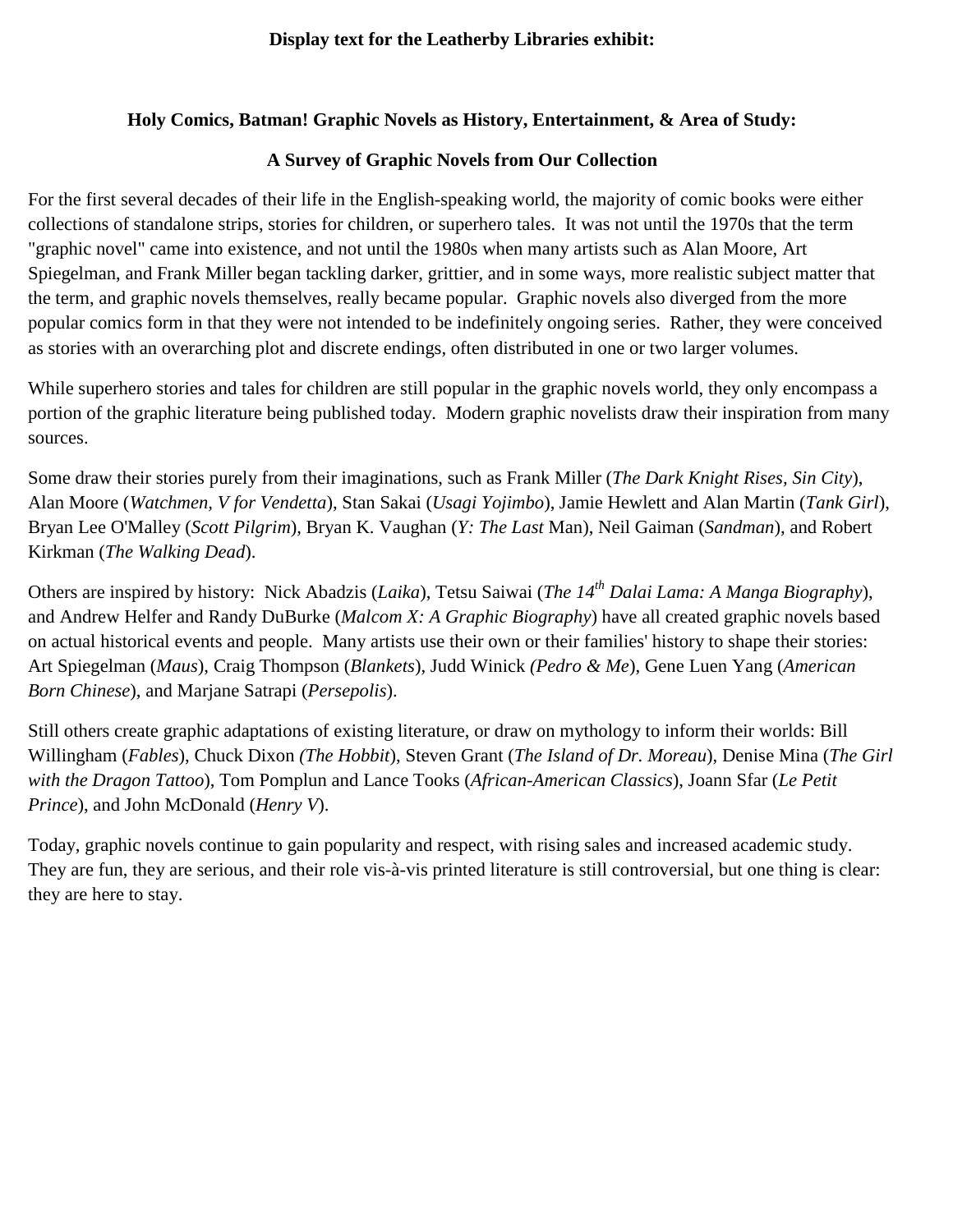# **History of the Graphic Novel**

**1837** - *The Adventures of Obadiah Oldbuck*, a translation of the Swiss Histoire de M. Vieux Bois, is published. Not a graphic novel by today's standards, as it was a collection of various shorter comic strips rather than a standalone story, it is widely accepted as setting important foundations for the future of the graphic novel

**1901** - Another precursor to the modern graphic novel is released in the form of *The Blackberries*, recognised as the first full-colour comic book

**1939** - The now famous character Batman appears in *Detective Comics #27*, becoming so popular that in 1940 the first issue of Batman is published

**1969** - The author John Updike speaks to the Bristol Literary Society on the death of the novel, declaring that in the future graphic novels will be recognised as masterpieces on the same level as more traditional literary works

**1976** - The popular use of the term 'graphic novel' spreads, and begins to appear on the cover of several works. *Bloodstar*, by Richard Corben and Robert E. Howard, is recognised by many as the first self-proclaimed graphic novel, although other works to feature the moniker include *Beyond Time and Again* by George Metzger, and *Chandler: Red Tide* by Jim Steranko

**1982** - The series *V for Vendetta*, by Alan Moore…and David Lloyd is first published. The film adaptation later grossed \$132.5m, and popularised the Guy Fawkes mask adopted by anticapitalist activists during recent protests

**1986** - *The Dark Knight Returns*, a collection of Frank Miller's works chronicling the later life of Batman, is published. It would later be named as one of Time magazine's 10 best English graphic novels ever

**1991** - *MAUS*, by Art Spiegelman, is completed. A groundbreaking work characterising his father's experiences as a Holocaust survivor, it is hailed as a postmodern masterpiece. In 1992 it becomes the first graphic novel to win a Pulitzer Prize

**2005** - Time magazine features *Watchmen* by Alan Moore and Dave Gibbons as the only graphic novel in its 100 greatest novels of all time

**2011** - *Action Comics No. 1* sells for £1.4m. Published in 1938, it was the first issue to feature Superman.

This list is borrowed from the following article:

Malvern, J. (2012, November 22). I'd be drawn to graphic novels, says Booker judge. *The Times* (United Kingdom), p.4.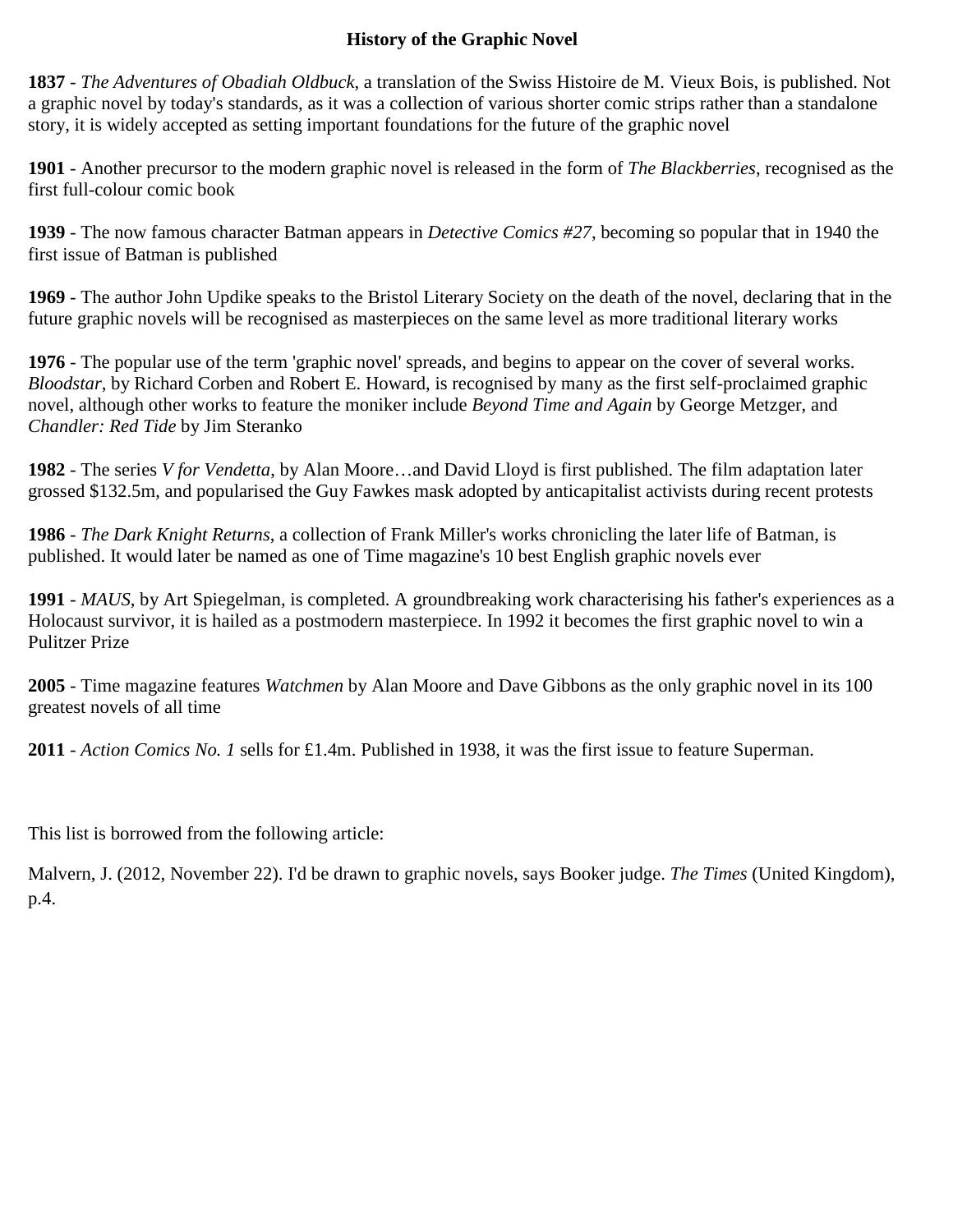#### **Art Spiegelman's MAUS: The Pulitzer-Winning Saga of Life in the Holocaust and Beyond**

Continuing the trend of darker, grittier, and more realistic subject matter that began in the 1980s, and also breaking from it by not centering on superheroes, *Maus* is Art Spiegelman's graphic novel about his father's experience in the Holocaust. Casting Jews as mice, Germans as cats, and Poles as pigs, it is widely regarded as a postmodern masterpiece that combines elements of memoir, metastory, and history with themes of generational memory, guilt, and race. The story also speaks of its own creation, showing how Spiegelman agonized over which portions of his father's story to include and whether to draw his wife, a French woman who converted to Judaism, as a frog or a mouse. *Maus* was also the first graphic novel to win a Pulitzer Prize in 1992, increasing the respect afforded to graphic novels and propelling them further into the public eye.

*Maus* tells two stories. The first concerns Spiegelman's strained relationship with his father ten years after the suicide of his mother, as he seeks to interview his father about his parents' experiences in the Holocaust. The second is his father's story, beginning in the mid-1930s and detailing his hiding from the Gestapo and the loss of his first son through his forced separation from his wife in Auschwitz until the end of the war in 1945.

Originally published chapter-by-chapter in *Raw* magazine, the first six chapters were collected in 1986 into a volume titled *Maus: A Survivor's tale: My Father Bleeds History*. It was one of the first to be marketed as a "graphic novel", a term with which Spiegelman was initially uncomfortable due to his perception that it was a needless attempt to validate comics in the public eye. Nevertheless, *Maus, Watchmen,* and *The Dark Knight Returns* came to be considered the triumvirate of book-form comics of the mid-1980s that changed public perception of what comics could achieve, when before they were only associated with children's stories and superheroes in the English-speaking world. The last five chapters were collected into a second volume, subtitled *And Here My Troubles Began*, in 1991. Today it is one of the most widely-studied graphic novels in academia, both for its artistic and historical merits.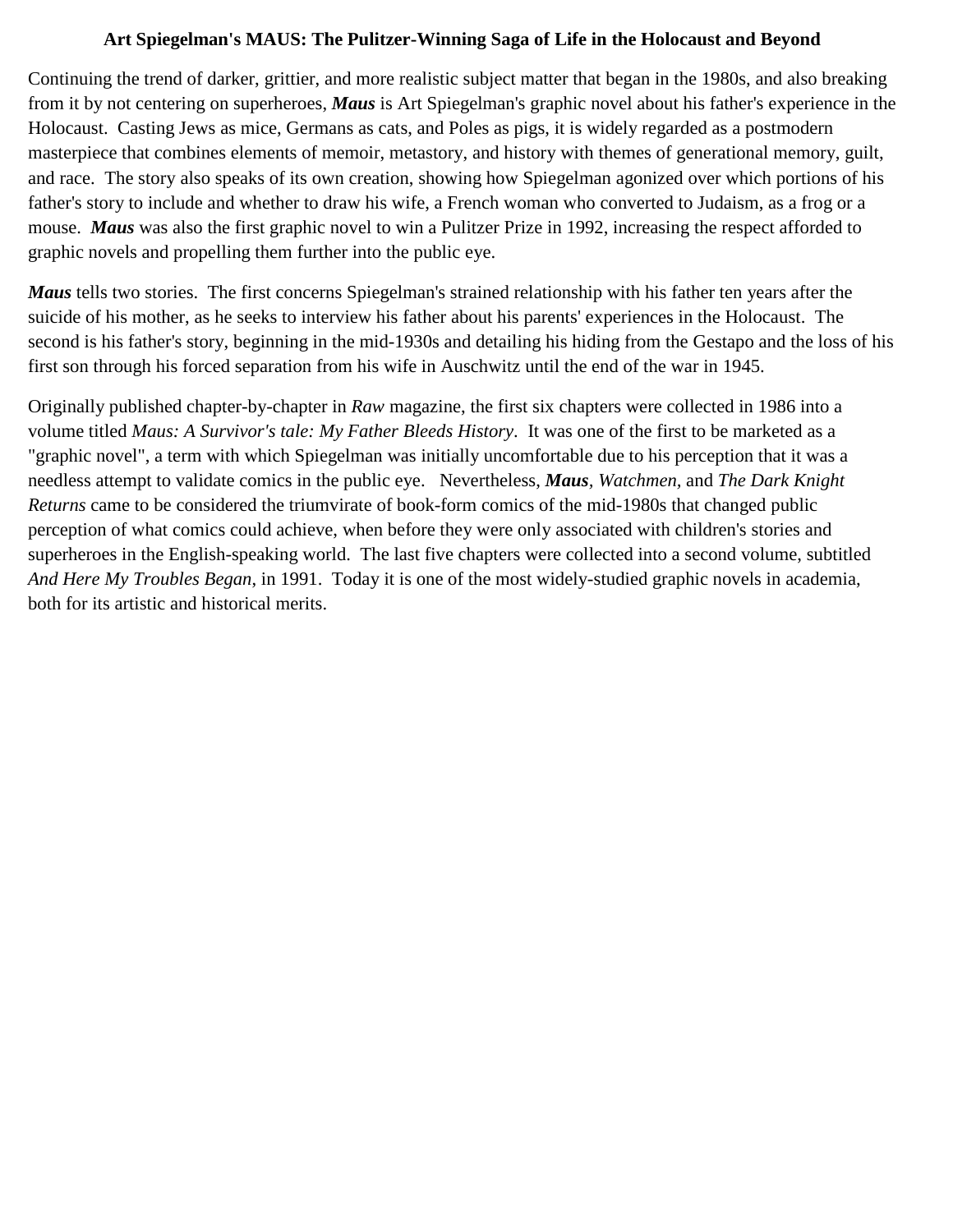#### **Graphic Novels Outside the U.S.**

Graphic novels have a long and celebrated history in many areas outside of the United States.

#### **Japan:** *Manga*

"Manga" means "whimsical sketches", but in popular usage, it has come to identify Japan's long-standing tradition of storytelling through pictures and text, tracing back to long before World War II and possibly even to the *kibyoshi* (picture books) of the late  $18<sup>th</sup>$  century. Nevertheless, it was after World War II that the comics known as manga really gained popularity, with the publication of early titles such as Osamu Tezuka's *Astro Boy* and Machiko Hasegawa's *Sazae-san*. Since then, manga has been produced for both genders, with stories like *Akira* (featured), *Doraemon*, *Neon Genesis Evangelion*, *Bleach*, *Rurouni Kenshin*, *Death Note*, *Full Metal Alchemist,* and *Attack on Titan* being typically aimed at boys, and stories like *The Rose of Versailles*, *X*, *Magic Knight Rayearth*, *Kare Kano*, *Peach Girl*, *Fruits Basket*, *Fushigi Yugi*, and *Sailor Moon* being traditionally marketed toward girls. Of course, over time, members of both genders have come to read many of the same stories regardless of the original intended audience, especially as fewer stories force their characters to cling to traditional gender roles. Manga is produced for all ages as well, so while many stories are still produced for children, it is not unusual to see ordinary men and women reading manga, whether in the form of a *tankobon* of several chapters or in weekly or monthly magazines that publish one chapter each of several popular stories. Manga's popularity has spread beyond Japan, finding large audiences in the rest of Asia, Europe, and the Americas.

#### **The Francophone World:** *Bandes dessinées*

In the French-speaking world, comics and graphic novels are referred to as *bandes dessinées*, or "drawn strips". They are so popular that they are often referred to by just their initials, so it is not uncommon to hear someone say they like "les BDs". They are so well-respected that they are referred to as the "ninth art" in France, and like in the U.S. and Japan, they cover both humorous and serious subject matter for all ages.

Perhaps the most famous of *bandes dessinées* to come out of the Francophone world is *The Adventures of Tintin*, by the Belgian writer/artist Hergé. The first Tintin story was published in 1929, and new stories are being published today, taking Tintin and his beloved dog Milou (Snowy in the English translations) across the world on daring adventures. Tintin has over its long history often been a subject of controversy due to outdated racial stereotypes.

Featured: *The Adventures of Tintin: Tintin in America.*

*Bandes dessinées* are also written in the French diaspora. *Persepolis* is written by the Iranian-French author Marjane Satrapi and tells the story of her early life in Iran during and after the Islamic Revolution in the late 1970s, her high-school education in Vienna, and her college years, marriage, and divorce back in Iran before she immigrated to France.

*Aya*, by Marguerite Abouet and Clément Oubrerie, is inspired by Abouet's middle-class life in 1970s Côte D'Ivoire and is regarded as an important work of postcolonial African fiction. It tells the lives of many characters, all connected through the central character of Aya, as they question incidences of infidelity, the role of women, and notions of family and community.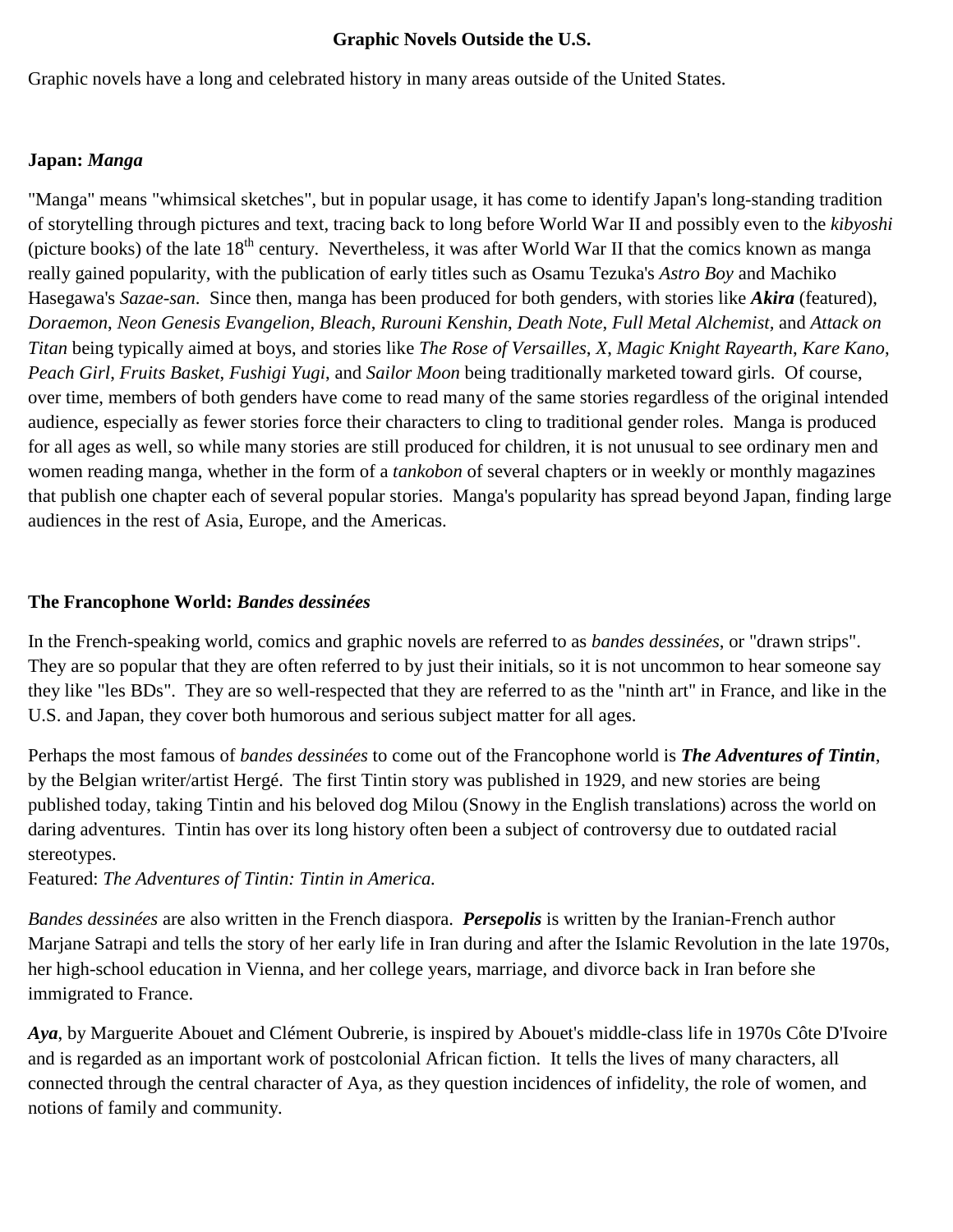### **Graphic Novels and Scholarship**

As graphic novels have gained greater readership and respect, they have become a regular topic of scholarship and academic research. Scott McCloud's *Understanding Comics: The Invisible Art* is a seminal work in the field. It explores the history and development of comics, their technical lingo and intrinsic vocabulary, theory about comics as a medium for communication and art form, the relationship between comics and readers, and the relationships between word and image. It was a finalist for the 1994 Hugo Award (the highest award for science fiction) for Best Non-Fiction Book.

Bart H. Beaty and Stephen Weiner's *Critical Survey of Graphic Novels: History, Theme, and Technique* includes 65 essays with the goal of making graphic novels a topic of important academic consideration. It covers the history of graphic novels, their social impact, influences, and industry insights, focusing on their theory, form, and function. Matthew J. Smith and Randy Duncan's *Critical Approaches to Comics: Theories and Methods* continues that analysis by introducing key theories and critical methods by which readers can analyze graphic novels. Each chapter showcases a different approach, focusing on everything from genre to intertextuality, fandom, gender, narrative, formalism, visual culture, and so on.

Other scholars choose to study specific aspects of graphic novels, as Ben Saunders does in *Do the Gods Wear Capes? Spirituality, Fantasy, and Superheroes.* Saunders analyzes the concept of the superhero through metaphysical, spiritual, and religious lenses. He explores complex theological and philosophical issues, such as the existence of evil, the will to power, love, and mortality. As a result of this increasing scholarship, colleges have also begun offering classes about comics and graphic novels. Graphic novels are occasionally being used to replace textbooks, and more libraries are collecting graphic novels in greater numbers than ever before.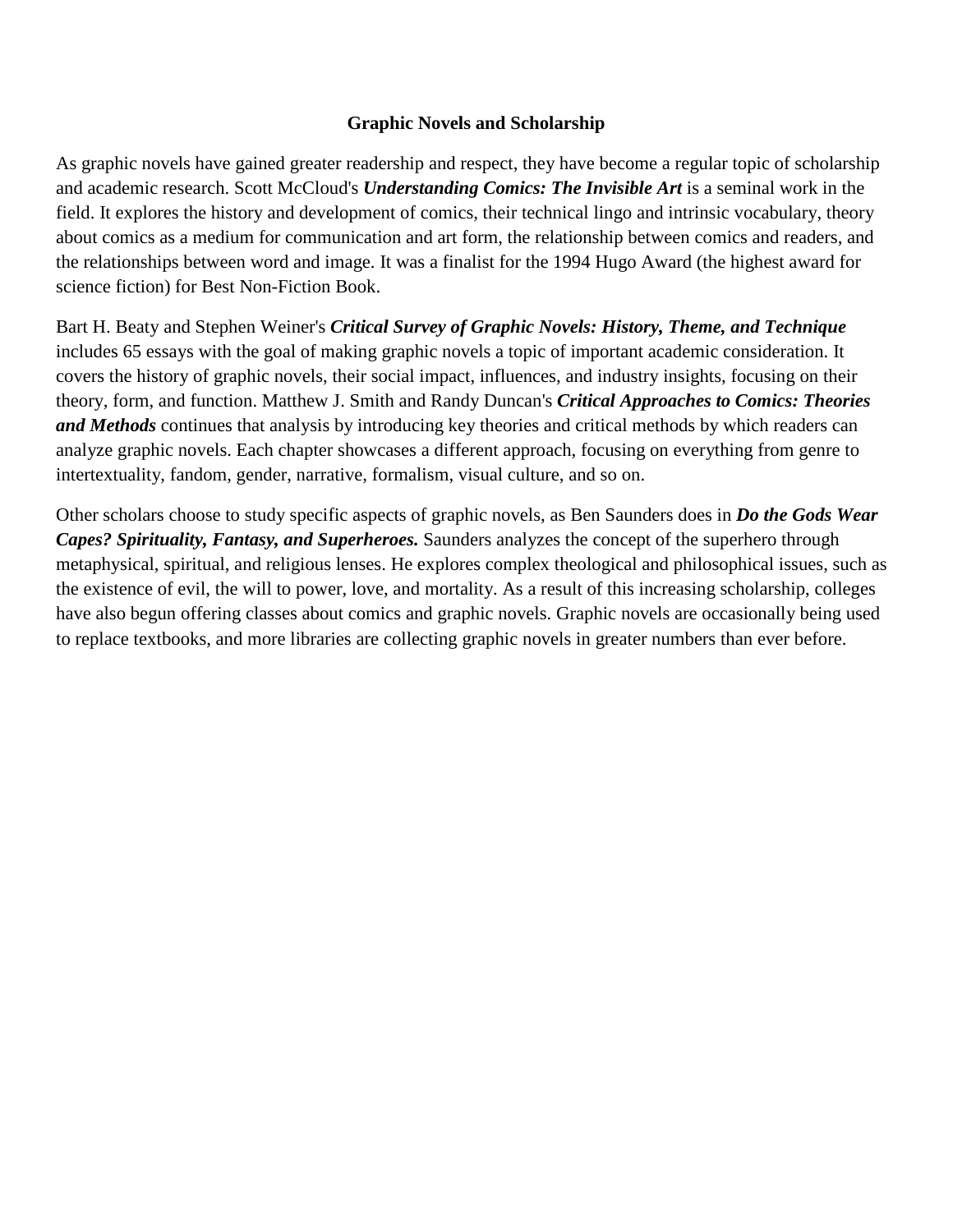#### **Graphic Novels for a Young Audience**

Although graphic novels are becoming a respected genre for serious literary themes, many graphic novels are still written for children. These span the gamut from books for the earliest readers to those intended for a teen audience. Being able to read a graphic novel or comic is a sophisticated form of literacy in its own right, and those made for the youngest readers are often simplified by limited dialogue and movement within panels. *Owly* is an adorable series by Andy Runton whose main character is a kindhearted owl. The uplifting stories appeal to young children and adults alike, and can be read even by children who can't yet read text. On the other end of the spectrum is a spooky tale like *Coraline*, adapted to the graphic novel format by P. Craig Russell from the book by award-winning writer and graphic novelist Neil Gaiman. Fantastical and compelling, this graphic novel is suited to a young-adult audience with its complex text and movement along with slightly disturbing images.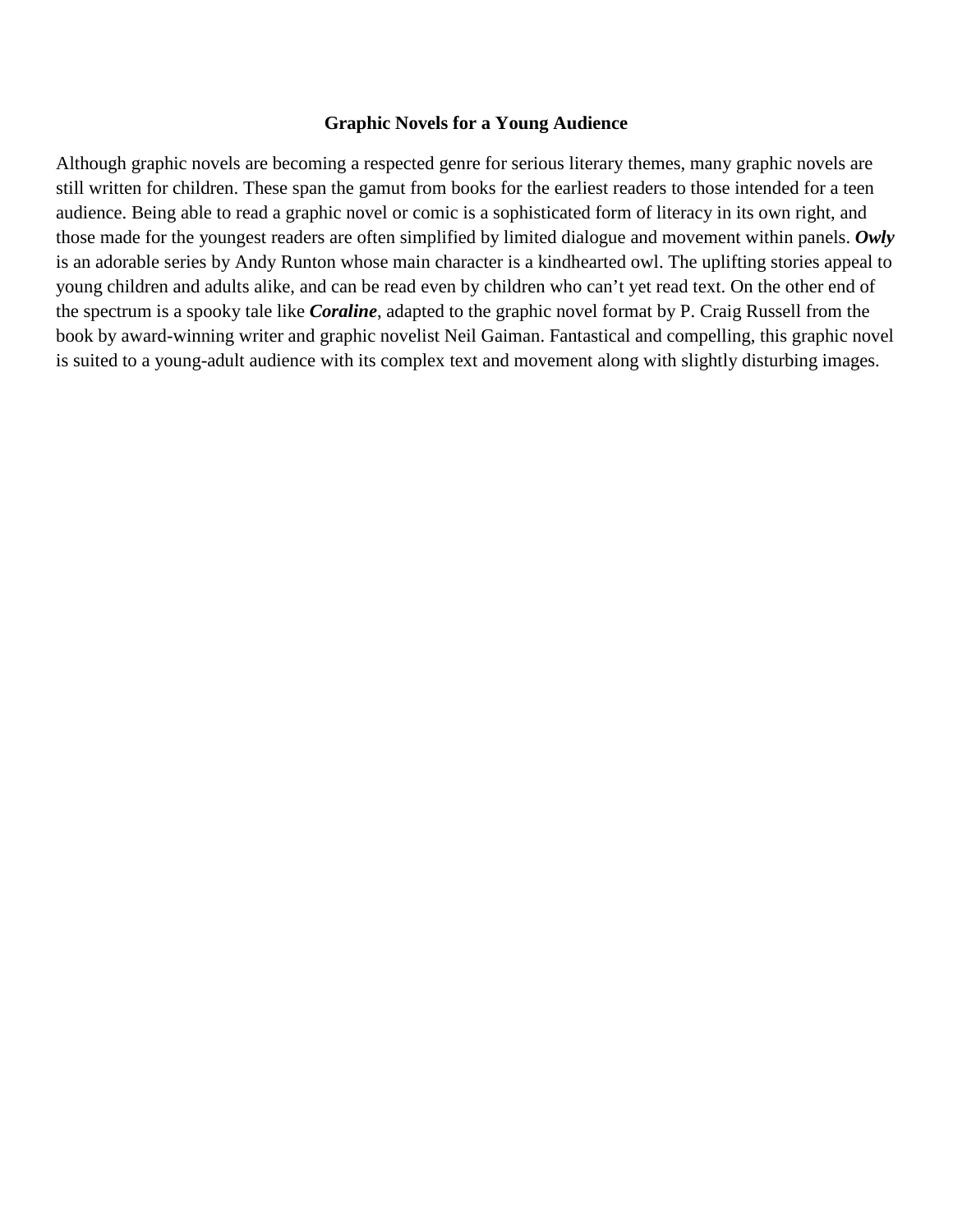## **From Serious to Whimsical: A Versatile Medium**

The term "graphic novel" often brings to mind stories of superheroes, but in fact, the graphic novel is a versatile combination of art and literature that can communicate every aspect of the human experience, from the serious to the whimsical.

*Sin City: The Hard Goodbye* is the first of Frank Miller's neo-noir series, and presents a gritty fictional town through the eyes of criminals, cartel lords, prostitutes, and corrupt paramilitary police. The series is famous for its stark black and white artwork, heavy themes, and extremely dark tones.

*Pedro & Me: Friendship, Loss, and What I Learned* by Judd Winick is a powerful autobiographical tale dealing on a personal level with HIV and AIDS, written after Winick's appearance on *The Real World: San Francisco*, where he met AIDS educator Pedro Zamora. Nick Abadzis' *Laika* is based on thorough research of the USSR's Sputnik program and relates the story of the beloved dog, Laika, the stray dog who was found and trained to be one of the first animals in space; she was the first to orbit Earth, though she died within a few hours on *Sputnik 2.* Both of these graphic novels relate important factual information through compelling, emotional narratives.

*Flight*, on the other hand, is a graphic novel series that features many whimsical, uplifting, and lighthearted tales by young and innovative comic artists. Unlike many graphic novels, it is actually a collection of short, one-shot graphic stories, penned by different authors and edited by Kazu Kibuishi (*Amulet*). Though it is not a themed anthology, many of the stories do feature the concept of flight, in either a literal or a figurative sense. The stories are often deep, poetic, and inspiring, and range from science fiction to fantasy to fable, and because each is created by a different author/artist, the art style and tone encompass a wide range, showing the myriad things of which graphic novels are capable.